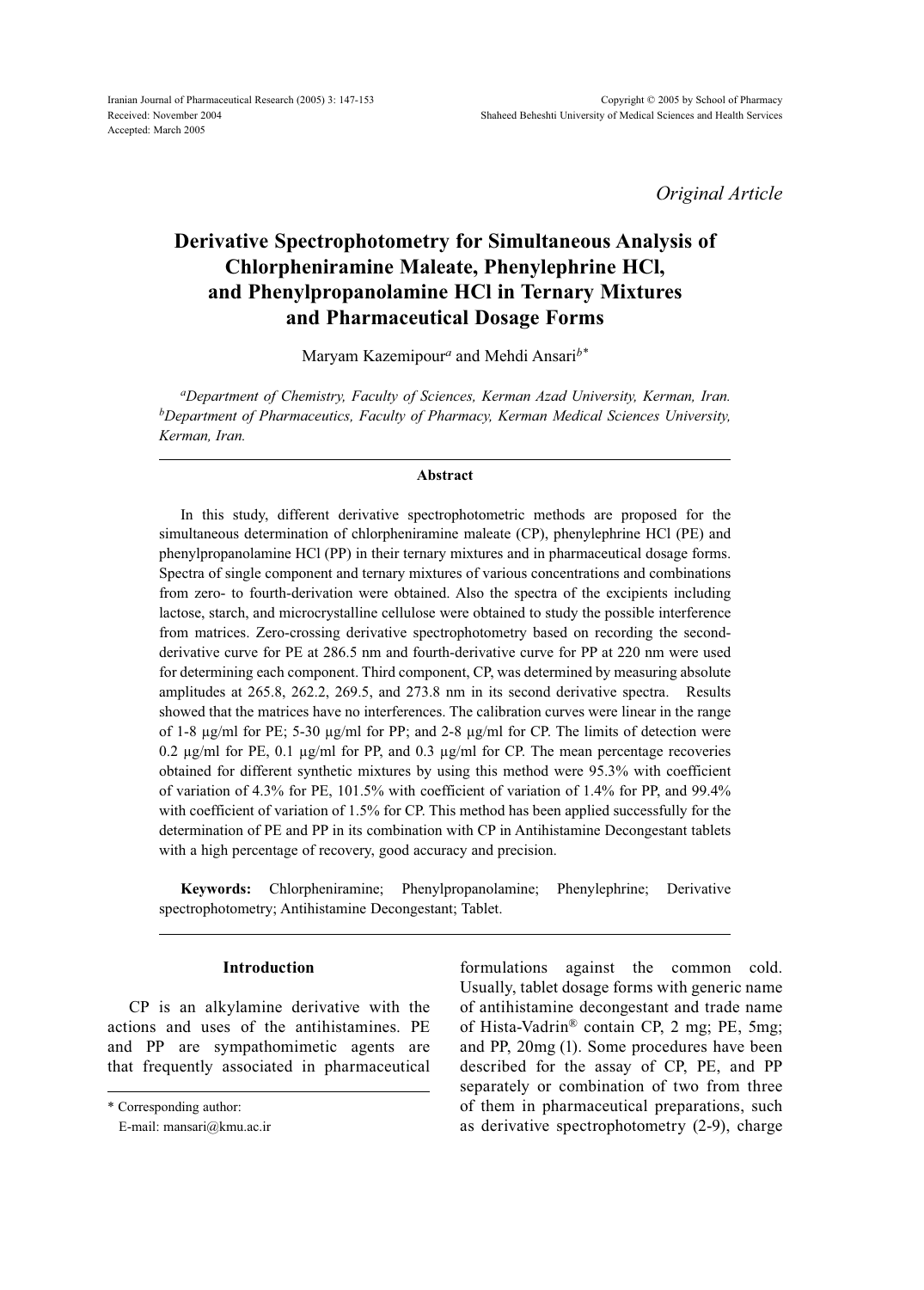transfer complex formation (10), GC (11, 12), micellar liquid chromatography (13-15), ionpair chromatography (16-19), and HPLC (20- 24). The CP-PE-PP mixture is not yet official in any pharmacopoeia. To our knowledge, no analytical methods could be traced for the analysis of CP-PE-PP combination in pharmaceutical dosage forms. Therefore, a simple, rapid and reliable method for simultaneous assay of these three drugs in mixture seemed to be necessary. Derivative spectrophotometry (DS) is a useful means of resolving overlapping spectra and eliminating matrix interferences in the assay of mixtures using the zero-crossing technique. Also this method is simple, rapid and accurate. Such features render it suitable for the routine analysis in quality control laboratories. The aim of the present work was the development and validation, of a simple and reliable derivative spectrophotometry in the assay of CP, PE, and PP in combination in pharmaceutical preparations without the necessity of sample pre-treatment. The method should have sufficient accuracy and precision and permit a simple and time-saving assay of CP, PE, and PP in mixtures.

# **Experimental**

### **Materials**

PE, PP, and CP were kindly donated by Pursina Pharmaceutical Co., Iran. A commercial tablet formulation (Antihistamine Decongestant) tablet produced by Pursina, Iran, Batch no. 119, Expiration Date 8/2005, containing of 2 mg CP, 5 mg PE and 20 mg PP per tablet was investigated. In all steps double distilled water was used. All reagents used were of analytical reagent grade.

# **Apparatus**

A Perkin-Elmer Lambda 25 double beam UV-Vis spectrophotometer in 1 cm quartz cells with a fixed slit width (2 nm) connected to a PC computer loaded with UV-Win Lab Software and equipped with a HP 1200 printer was used for all the absorbance measurements and treatment of data.

### **Methods**

# **Preparation of standard solutions and calibration**

PE, PP, and CP stock standards  $(100 \mu g/ml)$ were prepared by dissolving 10.0 mg of each, in 100 ml of water. The working standard solutions were prepared by dilution of the stock standard with water. Working standards of 1, 2, 4, 5, 6, and 8 µg/ml; 2, 4, 6, 8, 10, and 12 µg/ml; and 5, 10, 15, 20, 25 and 30 µg/ml were prepared for CP, PE, and PP, respectively. Validation set consisting of 15 synthetic mixture solutions in the concentration range of 1-8 µg/ml for CP, 2-12  $\mu$ g/ml for PE and 5-30  $\mu$ g/ml for PP was prepared by using the same stock solutions. All the solutions were prepared freshly and protected from light. Standard, single componet solutions of each analyte, containing of  $2 \mu g/ml$ CP, 5 µg/ml PE, and 20 µg/ml, were separately tested for stability in solution and during the actual analysis. The content of each analyte solution remained unchanged in ambient temperature up to about 2 weeks since their preparation. Further tests of stability (i.e., over two weeks) were found unnecessary and were not attempted. All measurements were made at room temperature.

# **Tablet analysis procedure**

Ten tablets were accurately weighed and powdered in a mortar. An amount equivalent to one tablet was dissolved in 50 ml of water in a 100 ml volumetric flask with the aid of mechanical shaking for 20 min and finally diluted to volume with water. This solution was filtered into a 100 ml volumetric flask through Whatman No. 42 filter paper. The residue was washed three times, each with 10 ml of water. The filtrate was diluted 1:10 with the same solvent by diluting 10 ml of it in a 100 ml volumetric flask. The analysis of the sample solutions was carried out using DS methods.

# **Derivative spectrophotometric measurements**

# *Analysis of CP by second order DS*

The second derivative spectra ( $\Delta \lambda = 3$  nm) of different concentrations of CP (2, 4, 6, 8, 10, and 12 µg/ml) in single component solutions and multicomponent mixtures containing fixed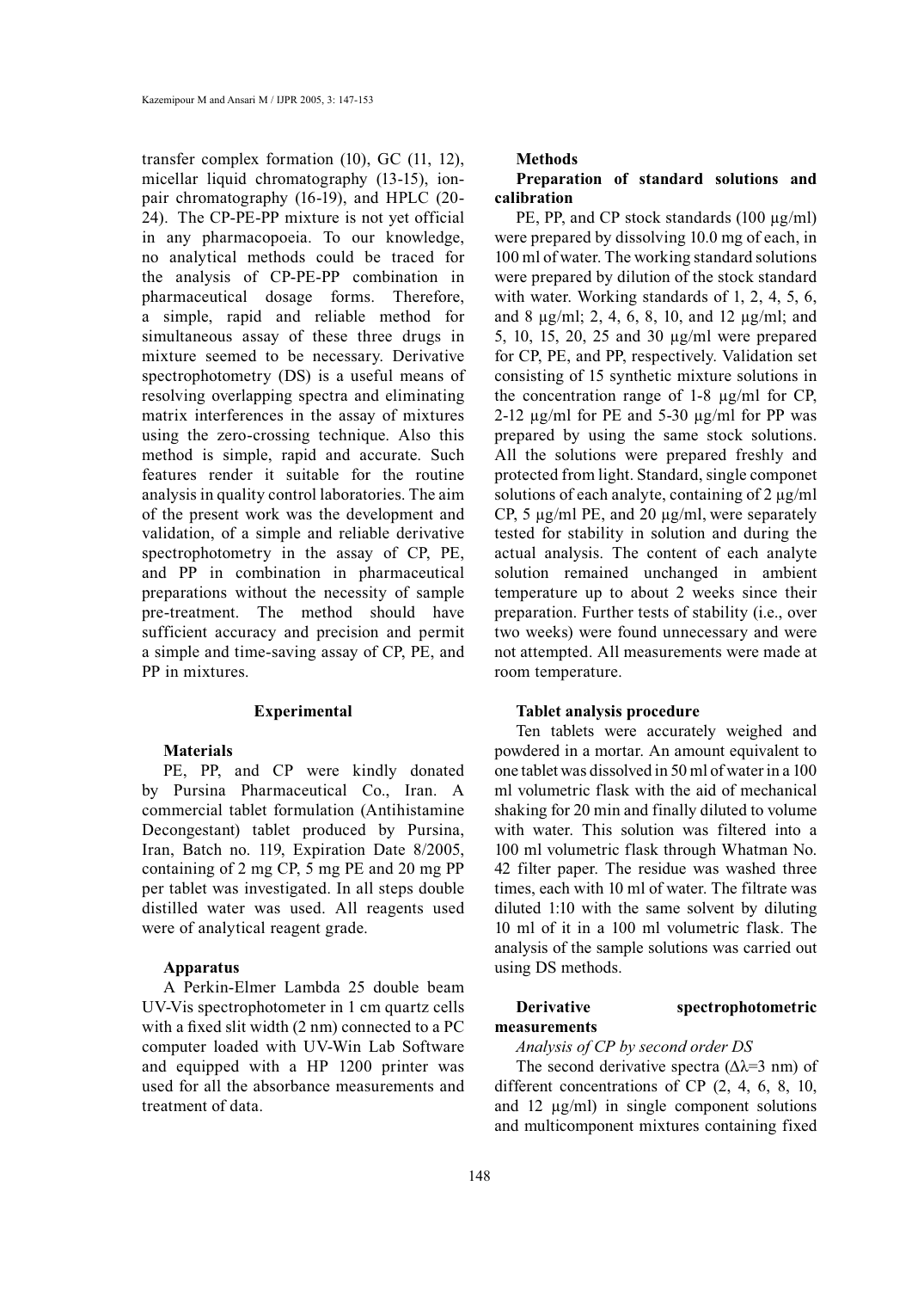concentrations of two the other components (PE, 5  $\mu$ g/ml; PP, 20  $\mu$ g/ml) in the water were recorded against water as a blank. The absolute values of peak to trough amplitudes of four consecutive wavelengths at 273.8, 269.5, 265.9, and 262.2 nm were measured.

## *Analysis of PE by second order DS*

Second derivative spectra ( $\Delta \lambda$ = 10 nm) of single component solutions contained PE and multicomponent solutions containing constant concentrations of CP 2 µg/ml and PP 20 µg/ml with different concentrations of PE (1, 2, 4, 5, 6, and 8 µg/ml) were plotted. Analysis was accomplished by measuring amplitudes at 286. 5nm.

#### *Analysis of PP by second order DS*

In PP normal spectrum, no peaks without interference with two other components could be observed. Thus, the 4<sup>th</sup> derivative spectra of the drug  $(∆λ=20 nm)$  were selected that showed minimum interferences with the other components for quantitative analysis. Analyses were accomplished by measuring the trough zero crossing amplitude of different concentrations of PP (5, 10, 15, 20, 25, and 30 µg/ml) in the presence of constant concentration of CP and PE (2 and 5 µg/ml, respectively) at 220 nm.

## **Possible interferences of tablet excipients**

To study possible interfering effects of excipients, those that reported to be used in tablets were analyzed by the spectrophotometric method, separately and in combination, in concentration ranges that that are normally used in tablets.

## **Results And Discussion**

## **Analysis of CP by second order DS**

The direct UV spectra of CP with two other components are shown in Figure 1.

This figure indicates major overlapping between the 3 spectra. In Fig. 2 spectra of different concentrations of CP in absence and presence of fixed concentrations of PE and PP are shown (a and b, respectively). This figure indicates that direct UV method can not be applied in the determination of CP, due to



**Figure 1.** Normal spectra of A) PP 20 mg /ml, B) PE 5 mg /ml, and C)CP 2 mg /ml in water.

potential interferences from PE and PP.

As shown in fig. 3,  $2<sup>nd</sup>$  order derivative of the spectra of CP showed minimum interferences from other components of the solution at selected wavelengths, and therefore, can be applied to quantitative measurements of CP in single or multi-components soluations.

Thus, a second derivative spectrophotometry was developed for determination of CP in tablet dosage form, based on higher sensitivity, minimum interference simplicity and cost. Analysis was based on the measurement of two peaks to trough amplitudes of four consecutive wavelengths including 273.8, 269.5, 262.2, and 265.9nm. These four wavelengths were selected to increase sensitivity and selectivity for CP. The result of validation assessment of the method are given in table 1. The linearity of the method was assessed over a concentration range of 2-12 µg/ml of CP. Intra and inter-day variations were measured at 6 replicates and the results are given as RSDvalues. Limit of detection (LOD) and limit of quantification (LOQ) of the method were determined by at least 25 replicate determinations



**Figure 2.** Normal spectra of a) different concentrations of CP in absence of PE and PP and b) in the presence of fixed concentrations of PE and PP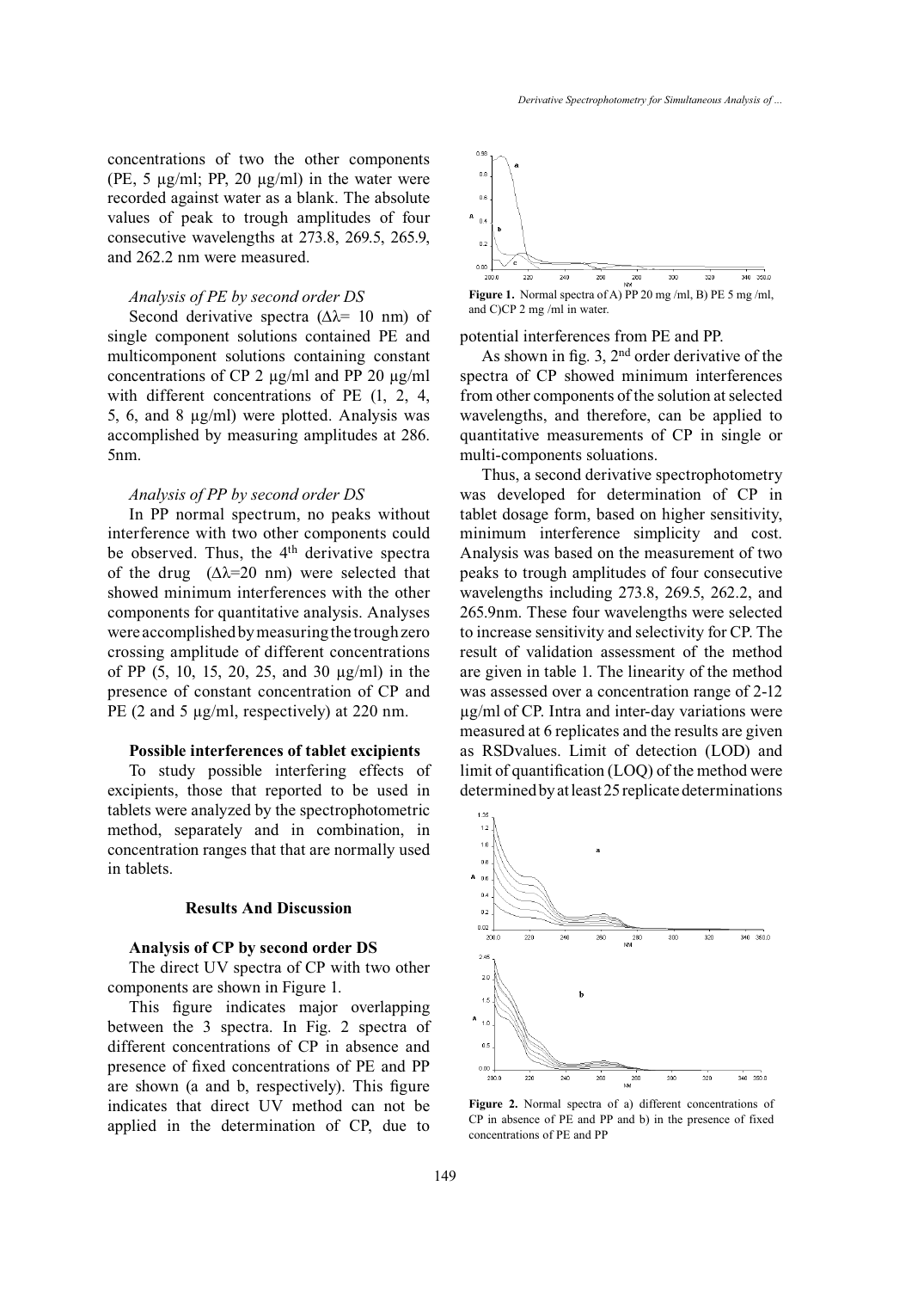

**Figure 3.** Second derivative spectra of a) different concentrations of CP in absence of PE and PP and b) in the presence of fixed concentrations of PE and PP.

at the above mentioned wavelengths in second derivated of normal spectrum for blank samples. Recovery of the method was greater than 97.2%. Additive interferences in the presence of constant



**Figure 4.** Normal spectra of a) different concentrations of PE in absence of CP and PP and b) in the presence of fixed concentrations of CP and PP

concentrations of PE  $(5 \text{ ug/ml})$  and PP  $(20 \text{ g})$ µg/ml), were lower than 2.3%. All validation data were summarized in (Table 1).

# **Analysis of PE by second order DS**

Fig. 4a and 4b show the absorption (zeroorder) spectra of PE alone or in combination with two other components.

The large overlap of the spectral bands of the drugs at 200.0–330.0 nm prevents the formation from the total zero-order spectrum of any spectral feature that could be used for analytical purposes. The second derivative spectra allowed determination of PE in the presence of CP and PP. Fig. 5 shows the second derivative spectra of different concentrations (1, 2, 4, 5, 6, and 8 **µ**g /ml) of PE in absence (a) and presence (b) of constant concentration of CP, and PP.

The D2 spectrum of PE shows a well-defined minimum at 286.5 nm at which CP and PP exhibit no contribution. The result of validation assessment are given in table 1. The method was linear over the concentration range of 1-8 µg/ml. Six replicate determinations at different concentration levels were carried out to test the precision of the method. The relative standard deviation (RSD) values for within day and day-to-day variation indicated repeatability of the proposed method. In order to demonstrate the validity and applicability of the proposed method, recovery studies were performed by analyzing synthetic mixtures of PE, CP, and PP which reproduced different composition ratios. The percentage recoveries of PE were about 101.2%. The lowest detection limit calculated was obtained for second order derivative spectrophotometry (0.2 µg/ml) indicating an acceptable sensitivity. All of the validation data were given in Table 1.

# **Analysis of PP by fourth order DS**

As can be seen in normal spectrum of PP (Fig. 1) there is interferences from the two other components of the table. Thus, conventional UV spectrophotometry can not be used for the individual determination of tablet componets in their ternary mixture (Fig 6a and 6b). Therefore derivative spectrophotometry was suggested to overcome the problem and fourth derivative spectra were obtained (Fig.7)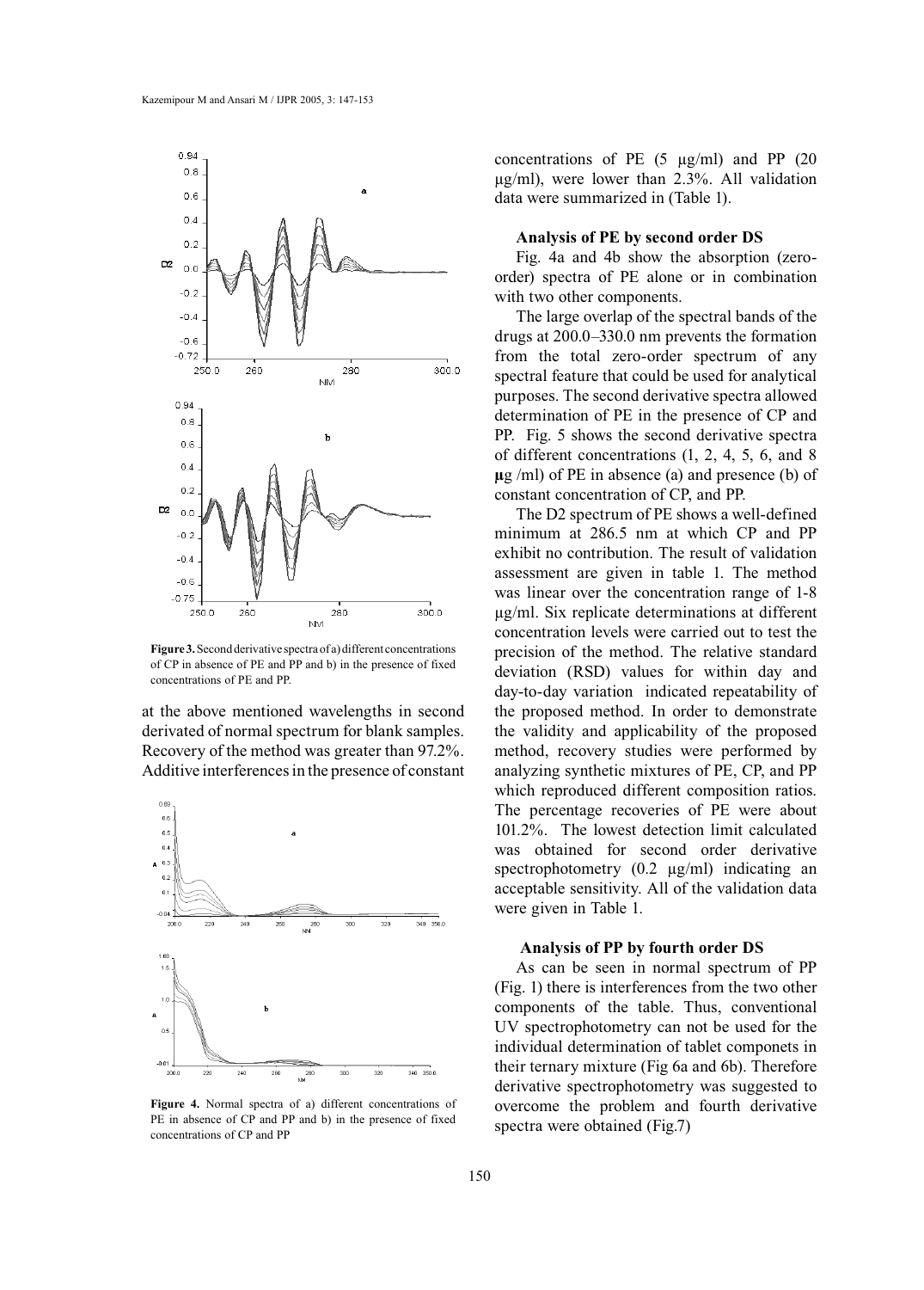The fourth derivative spectrum of PP exhibits a minimum at 220.1 nm while two other components reads zero. Quantitative investigations using regression analysis have established that the concentration of PP correlates very well with the measured fourth derivative trough in concentration range of 5 to 30 µg /ml. The results are reproducible and precise as RSD values are very low (less than 3.8% for both intra- and inter-day variation). In order to demonstrate the validity and applicability of the proposed method, recovery study was performed by analyzing synthetic mixtures that contained different concentrations of PP in the presence of fixed concentrations of CP and PP. Recovery was calculated to be greater than 96.3% for all concentrations. LOD and LOQ of the method were 0.5 and 1.5 µg/ml, respectively. Validation data of the method are summarized in Table 1.

# **Application**

Accuracy of the method was determined by analysis of synthetic formulation samples containing 2 mg of CP, 5 mg of PE and 20 mg of PP mixed with 80 mg of excipients (approximately magnesium stearate 1% and a mixture of lactose + microcrystalline cellulose + starch 99%) using the proposed method.



**Figure 5.** Second derivative spectra of a) different concentrations of PE in absence of CP and PP and b) in the presence of fixed concentrations of CP and PP.

The recoveries were found to be 97.6, 102.4, and 97.8% for CP, PE, and PP, respectively. According to the result, it can be concluded that common excipients normally found in tablets do not make interferes in the proposed method.

**Table1.** Validation parameters of proposed methods for analysis of CP, PE, and PP in synthetic ternary mixtures and results of application of the method for active components analysis of Antihistamine Decongestant tablet

| <b>Validation Parameters</b>                        | Drug                                          |                                                |                                            |
|-----------------------------------------------------|-----------------------------------------------|------------------------------------------------|--------------------------------------------|
|                                                     | CP                                            | PE                                             | PP                                         |
| Order of derivation                                 | $\overline{2}$                                | $\overline{2}$                                 | $\overline{4}$                             |
| $\Delta\lambda$ (nm)                                | 3                                             | 10                                             | 20                                         |
| Wavelength (nm)                                     | 273.8, 269.5, 262.2, 265.9                    | 286.5                                          | 220.0                                      |
| Linearity (mg/ml)                                   | $2 - 12$                                      | $1 - 8$                                        | $5 - 30$                                   |
| Calibration curve equation $(n=6)$                  | $D2 = 0.16570X + 0.09587$<br>$(r^2 = 0.9994)$ | $D2 = 0.01412X + 0.00121$<br>$(r^2 = 0.99997)$ | $D4 = 0.3358X + 0.0883$<br>$(r^2=0.99993)$ |
| Intra day $RSD\%$ (n=6)                             | 3.2                                           | 2.8                                            | 3.8                                        |
| Inter day $RSD\%$ (n=6)                             | 1.5                                           | 1.2                                            | 3.8                                        |
| Interference%                                       | 2.3                                           | 3.8                                            | 0.1                                        |
| $LOD$ (mg/ml)                                       | 0.3                                           | 0.2                                            | 0.5                                        |
| $LOQ$ (mg/ml)                                       | 1.0                                           | 0.8                                            | 1.5                                        |
| Recovery Percent                                    | 97.2                                          | 101.2                                          | 96.3                                       |
| Real tablet analysis<br>(content $\%$ ) ± SD (n=10) | $95.5 \pm 2.5$                                | $102.0 \pm 2.2$                                | $96.0 \pm 1.9$                             |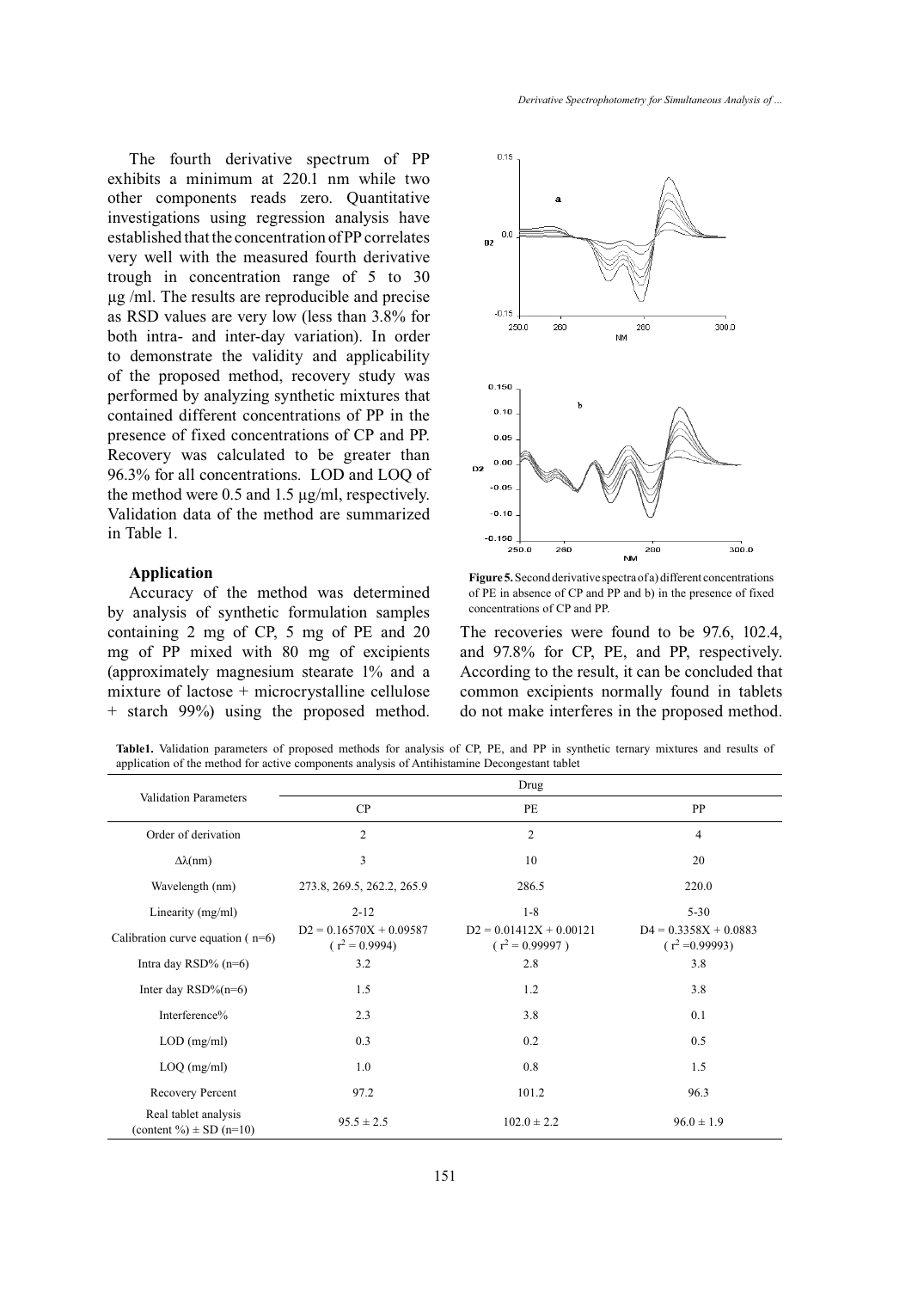![](_page_5_Figure_1.jpeg)

**Figure 6.** Normal spectra of a) different concentrations of PP in absence of CP and PE and b) in the presence of fixed concentrations of CP and PE

The sample preparation was simple, due to high solubility of the sample main component in water. Thus tablets were powdered, dissolved in water, and filtered.

Also, the amount of CP, PE, and PP in a commercial tablet, Antihistamine Decongestant

![](_page_5_Figure_5.jpeg)

**Figure 7.** Fourth derivative spectra of a) different concentrations of PE in absence of CP and PE and b) in the presence of fixed concentrations of CP and PE.

(Razak Co, Iran) were determined. This formulation contains nominally 2 mg of CP, 5 mg of PE and 20 mg of PP. The average weight of one lot of this tablet is 100 mg. by applying the method, an average of  $1.91 \pm 0.05$  mg for CP,  $5.1 \pm 0.11$  mg for PE and  $19.2 \pm 0.38$  mg for PP in each tablet Antihistamine Decongestant tablets.

Derivative spectrophotometry, a well established analytical technique which is frequently used in the contemporary analysis of drugs in mixtures when the spectral classic bands of components are overlapped. Although there are many reports for separate analysis of each of PE, CP, and PP or in some binary mixtures of them that present in antihistamine-decongestant product, no simple spectrophotometric method for simultaneous analysis of them in ternary mixtures or tablets have been reported. The results obtained demonstrate that the second and fourth derivative–zero crossing spectrophotometry reported in this paper have given the valid results for the simultaneous determination of three compounds in the ternary mixture, with a simple pretreatment of the sample. The proposed zero-crossing derivative methods are simple, fast and precise, therefore, these procedures can be applied for routine quality control analysis of antihistamine-decongestant tablets.

## **References**

- (1) Drug Information Online. Available from htttp://www. drugs.com/cons/Hista-Vadrin.html.
- Erk N. Quantitative analysis of chlorpheniramine (2) maleate and phenylephrine hydrochloride in nasal drops by differential-derivative spectrophotometric, zero-crossing first derivative UV spectrophotometric and absorbance ratio methods. *J. Pharm. Biomed. Anal.* (2000) 23: 1023–1031
- (3) Collado MS, Mantovani VE, Goicoechea HC and Olivieri AC. Simultaneous spectrophotometricmultivariate calibration determination of several components of ophthalmic solutions: phenylephrine, chloramphenicol, antipyrine, methylparaben and thimerosal. *Talanta* (2000) 52: 909–920
- Goicoechea HC and Olivieri AC. Simultaneous (4) multivariate spectrophotometric analysis of paracetamol and minor components (diphenhydramine or phenylpropanolamine) in tablet preparations. *J. Pharm. Biomed. Anal.* (1999) 20: 255–261
- (5) Shama SA. Spectrophotometric determination of phenylephrine HCl and orphenadrine citrate in pure and in dosage forms. *J. Pharm. Biomed. Anal.* (2002) 30: 1385-1392